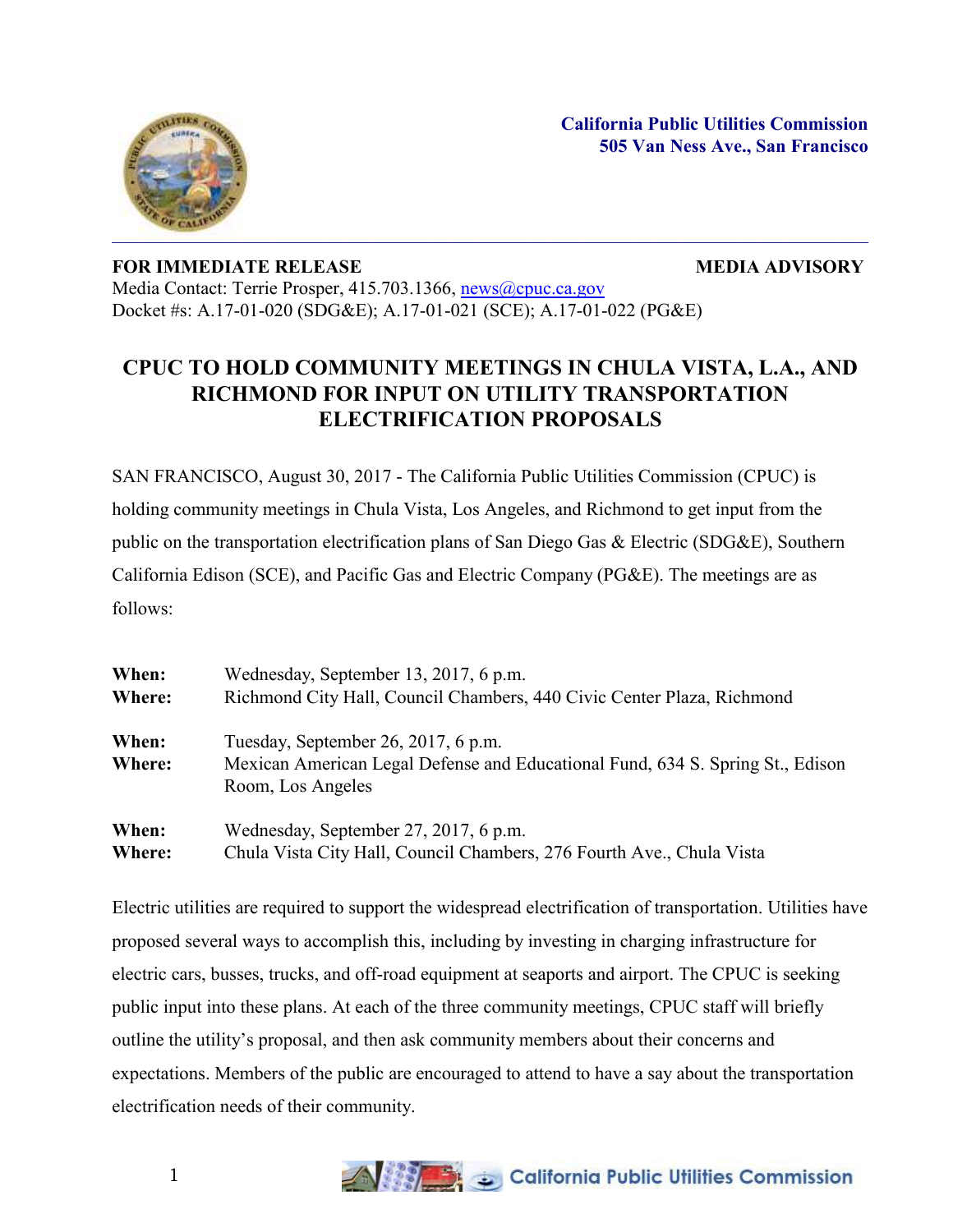For those unable to attend in person, written comments may be submitted to: CPUC Public Advisor, 505 Van Ness Ave., San Francisco, CA 94102, or via email to [public.advisor@cpuc.ca.gov.](mailto:public.advisor@cpuc.ca.gov) Please refer to the following applicable proceeding number on any written or email correspondence:

- SDG&E: A.17-01-020
- SCE: A.17-01-021
- PG&E: A.17-01-022

All public comments received are provided to the CPUC's Commissioners and the Administrative Law Judge assigned to the case.

If specialized accommodations are needed to attend, such as non-English language interpreters, please contact the CPUC's Public Advisor's Office at public advisor@cpuc.ca.gov or toll free at 866-849-8390 at least five business days in advance of the hearing.

Commissioner Carla J. Peterman, who is assigned to the proceeding, will attend all three community meetings and facilitate the discussion. While a quorum of Commissioners and/or their staff may also attend, no official action will be taken.

The Ruling setting these three community meetings is available at [http://docs.cpuc.ca.gov/PublishedDocs/Efile/G000/M194/K540/194540391.PDF.](http://docs.cpuc.ca.gov/PublishedDocs/Efile/G000/M194/K540/194540391.PDF)

Additional documents related to the proceeding are available at:

- $\bullet$  SDG&E: [https://apps.cpuc.ca.gov/apex/f?p=401:56:0::NO:RP,57,RIR:P5\\_PROCEEDING\\_SELECT:A](https://apps.cpuc.ca.gov/apex/f?p=401:56:0::NO:RP,57,RIR:P5_PROCEEDING_SELECT:A1701020) [1701020](https://apps.cpuc.ca.gov/apex/f?p=401:56:0::NO:RP,57,RIR:P5_PROCEEDING_SELECT:A1701020)
- $\bullet$  SCE: [https://apps.cpuc.ca.gov/apex/f?p=401:56:0::NO:RP,57,RIR:P5\\_PROCEEDING\\_SELECT:A](https://apps.cpuc.ca.gov/apex/f?p=401:56:0::NO:RP,57,RIR:P5_PROCEEDING_SELECT:A1701021) [1701021](https://apps.cpuc.ca.gov/apex/f?p=401:56:0::NO:RP,57,RIR:P5_PROCEEDING_SELECT:A1701021)
- $\bullet$  PG&E: [https://apps.cpuc.ca.gov/apex/f?p=401:56:0::NO:RP,57,RIR:P5\\_PROCEEDING\\_SELECT:A](https://apps.cpuc.ca.gov/apex/f?p=401:56:0::NO:RP,57,RIR:P5_PROCEEDING_SELECT:A1701022) [1701022](https://apps.cpuc.ca.gov/apex/f?p=401:56:0::NO:RP,57,RIR:P5_PROCEEDING_SELECT:A1701022)

For more information on transportation electrification, please see [www.cpuc.ca.gov/zev.](http://www.cpuc.ca.gov/zev)

To receive electronic updates on CPUC proceedings, sign-up for the CPUC's free subscription